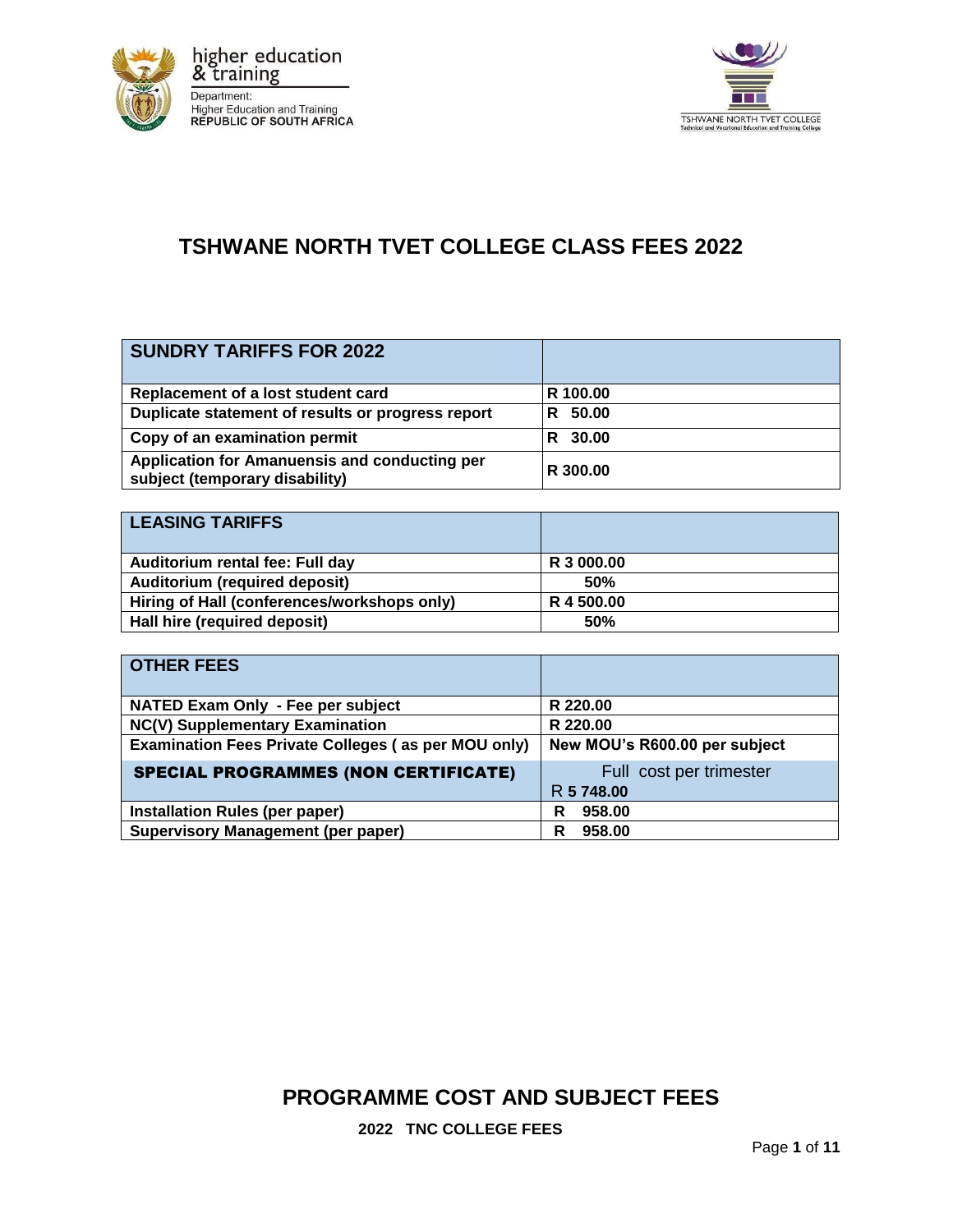

**TERMS & CONDITIONS:** 

**These programme costs apply to:** 



| 1. Qualifying NSFAS beneficiaries funded by Government where the state covers 80% of fees and NSFAS pays the other 20%.<br>2. Students NOT Qualifying NSFAS but qualify to be funded by Government where the state covers 80% of fees and they pay the<br>other 20%. |                                        |  |
|----------------------------------------------------------------------------------------------------------------------------------------------------------------------------------------------------------------------------------------------------------------------|----------------------------------------|--|
| <b>NATED ENGINEERING STUDIES</b>                                                                                                                                                                                                                                     | <b>PROGRAMME COST</b>                  |  |
| <b>CIVIL ENGINEERING (N1 - N3)</b>                                                                                                                                                                                                                                   | R 2 080.00 (Full course per trimester) |  |
| <b>SUBJECTS</b>                                                                                                                                                                                                                                                      | <b>COST PER SUBJECT</b>                |  |
|                                                                                                                                                                                                                                                                      |                                        |  |
| <b>Building Science N1- N3</b><br><b>Building Drawing N1-N3</b>                                                                                                                                                                                                      | R 520.00<br>R 520.00                   |  |
| <b>Bricklaying and Plastering Theory N1- N2</b>                                                                                                                                                                                                                      | R 520.00                               |  |
|                                                                                                                                                                                                                                                                      | R 520.00                               |  |
| Plumbing N1-N2                                                                                                                                                                                                                                                       |                                        |  |
| <b>Mathematics N1-N3</b>                                                                                                                                                                                                                                             | R 520.00                               |  |
| <b>Building and Civil Technology N3</b>                                                                                                                                                                                                                              | R 520.00                               |  |
| <b>CIVIL ENGINEERING BOILER MAKING (N1 - N3)</b>                                                                                                                                                                                                                     | R 2 080.00 (Full course per trimester) |  |
| <b>SUBJECTS</b>                                                                                                                                                                                                                                                      | <b>COST PER SUBJECT</b>                |  |
| <b>Engineering Science N1-N3</b>                                                                                                                                                                                                                                     | R 520.00                               |  |
| <b>Metal Workers Theory N1</b>                                                                                                                                                                                                                                       | R 520.00                               |  |
| <b>Mathematics N1-N3</b>                                                                                                                                                                                                                                             | R 520.00                               |  |
| <b>Plating and Structural Steel Drawing</b>                                                                                                                                                                                                                          | R 520.00                               |  |
| Plater's Theory N2                                                                                                                                                                                                                                                   | R 520.00                               |  |
| <b>Engineering Drawing N3</b>                                                                                                                                                                                                                                        | R 520.00                               |  |
| <b>Mechanotechnology N3</b>                                                                                                                                                                                                                                          | R 520.00                               |  |
| <b>CIVIL ENGINEERING PLUMBING</b><br>$(N1 - N3)$                                                                                                                                                                                                                     | R 2 080.00 (Full course per trimester) |  |
| <b>SUBJECTS</b>                                                                                                                                                                                                                                                      | <b>COST PER SUBJECT</b>                |  |
| <b>Building Drawing N1-N3</b>                                                                                                                                                                                                                                        | R 520.00                               |  |
| <b>Building Science N1-N3</b>                                                                                                                                                                                                                                        | R 520.00                               |  |
| <b>Mathematics N1-N3</b>                                                                                                                                                                                                                                             | R 520.00                               |  |
| <b>Plumbing Theory N1-N2</b>                                                                                                                                                                                                                                         | R 520.00                               |  |
| <b>Building and Civil Technology N3</b>                                                                                                                                                                                                                              | R 520.00                               |  |
| <b>MECHANICAL AUTOMOTIVE (N1 - N3)</b>                                                                                                                                                                                                                               | R 2 080.00 (Full course per trimester) |  |
| <b>SUBJECTS</b>                                                                                                                                                                                                                                                      | <b>COST PER SUBJECT</b>                |  |
| Motor Trade Theory N1-N3                                                                                                                                                                                                                                             | R 520.00                               |  |
| Mechanotechnology N3                                                                                                                                                                                                                                                 | R 520.00                               |  |
| Diesel Trade Theory N2 - N3                                                                                                                                                                                                                                          | R 520.00                               |  |
| <b>Engineering Drawing N1-N3</b>                                                                                                                                                                                                                                     | R 520.00                               |  |
| <b>Engineering Science N1-N3</b>                                                                                                                                                                                                                                     | R 520.00                               |  |
| <b>Mathematics N1-N3</b>                                                                                                                                                                                                                                             | R 520.00                               |  |

## **MECHANICAL AUTOMOTIVE (N1 – N3) DIESEL ENGINEERING (N2 – N3) R 2 080.00 (Full course per trimester)**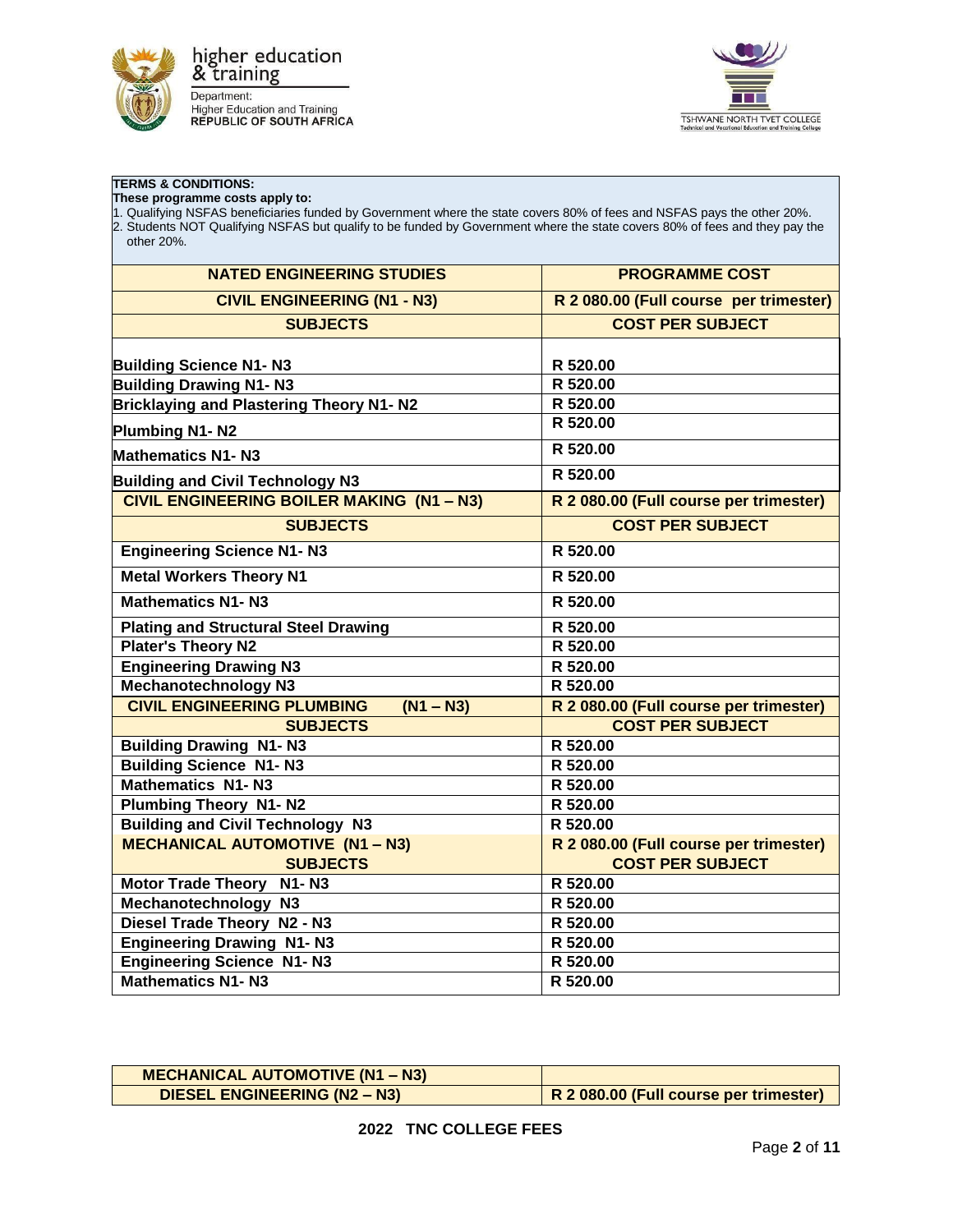



| <b>SUBJECTS</b>                                     | <b>COST PER SUBJECT</b>                |
|-----------------------------------------------------|----------------------------------------|
| <b>Engineering Drawing N2-N3</b>                    | R 520.00                               |
| <b>Engineering Science N2-N3</b>                    | R 520.00                               |
| <b>Mathematics N2-N3</b>                            | R 520.00                               |
| Diesel Trade Theory N2 - N3                         | R 520.00                               |
| <b>ENGINEERING FITTING AND TURNING (N1 - N3)</b>    | R 2 080.00 (Full course per trimester) |
| <b>SUBJECTS</b>                                     | <b>COST PER SUBJECT</b>                |
| <b>Engineering Drawing N1-N3</b>                    | R 520.00                               |
| <b>Engineering Science N1-N3</b>                    | R 520.00                               |
| <b>Mathematics N1-N3</b>                            | R 520.00                               |
| Fitting and Machine Theory N1-N2                    | R 520.00                               |
| <b>Mechanotechnology N3</b>                         | R 520.00                               |
| <b>ELECTRICAL ENGINEERING HEAVY CURRENT</b>         | R 2 080.00 (Full course per trimester) |
| <b>SUBJECTS</b>                                     | <b>COST PER SUBJECT</b>                |
| <b>Mathematics N1-N3</b>                            | R 520.00                               |
| <b>Engineering Science N1-N3</b>                    | R 520.00                               |
| <b>Industrial Electronics N1-N3</b>                 | R 520.00                               |
| Electro technology N3                               | R 520.00                               |
| <b>Electrical Trade Theory N1 - N2</b>              | R 520.00                               |
| <b>CIVIL ENGINEERING (N4 - N6)</b>                  | R 2 400.00 (Full course per trimester) |
| <b>SUBJECTS</b>                                     | <b>COST PER SUBJECT</b>                |
| <b>Building Administration N4 - N6</b>              | R 600.00                               |
| <b>Building and Structural Construction N4 - N6</b> | R 600.00                               |
| <b>Building and Structural Surveying N4 - N6</b>    | R 600.00                               |
| <b>Quantity Surveying N4 - N6</b>                   | R 600.00                               |
| <b>MECHANICAL ENGINEERING (N4 - N6)</b>             | R 2 400.00 (Full course per trimester) |
| <b>SUBJECTS</b>                                     | <b>COST PER SUBJECT</b>                |
| <b>Engineering Science N4</b>                       | R 600.00                               |
| <b>Mathematics N4 - N6</b>                          | R 600.00                               |
| <b>Mechanical Draughting N4</b>                     | R 600.00                               |
| Mechanotechnics N4 - N6                             | R 600.00                               |
| <b>Plating &amp; Structural Steel Drawing N4</b>    | R 600.00                               |
| <b>Fluid Mechanics N5 - N6</b>                      | R 600.00                               |
| <b>Mechanical Drawing and Design N5</b>             | R 600.00                               |
| <b>Power Machines N5-N6</b>                         | R 600.00                               |
| <b>Strength of Material and Structures N5 - N6</b>  | R 600.00                               |
| <b>Fault Finding and Protective Device N6</b>       | R 600.00                               |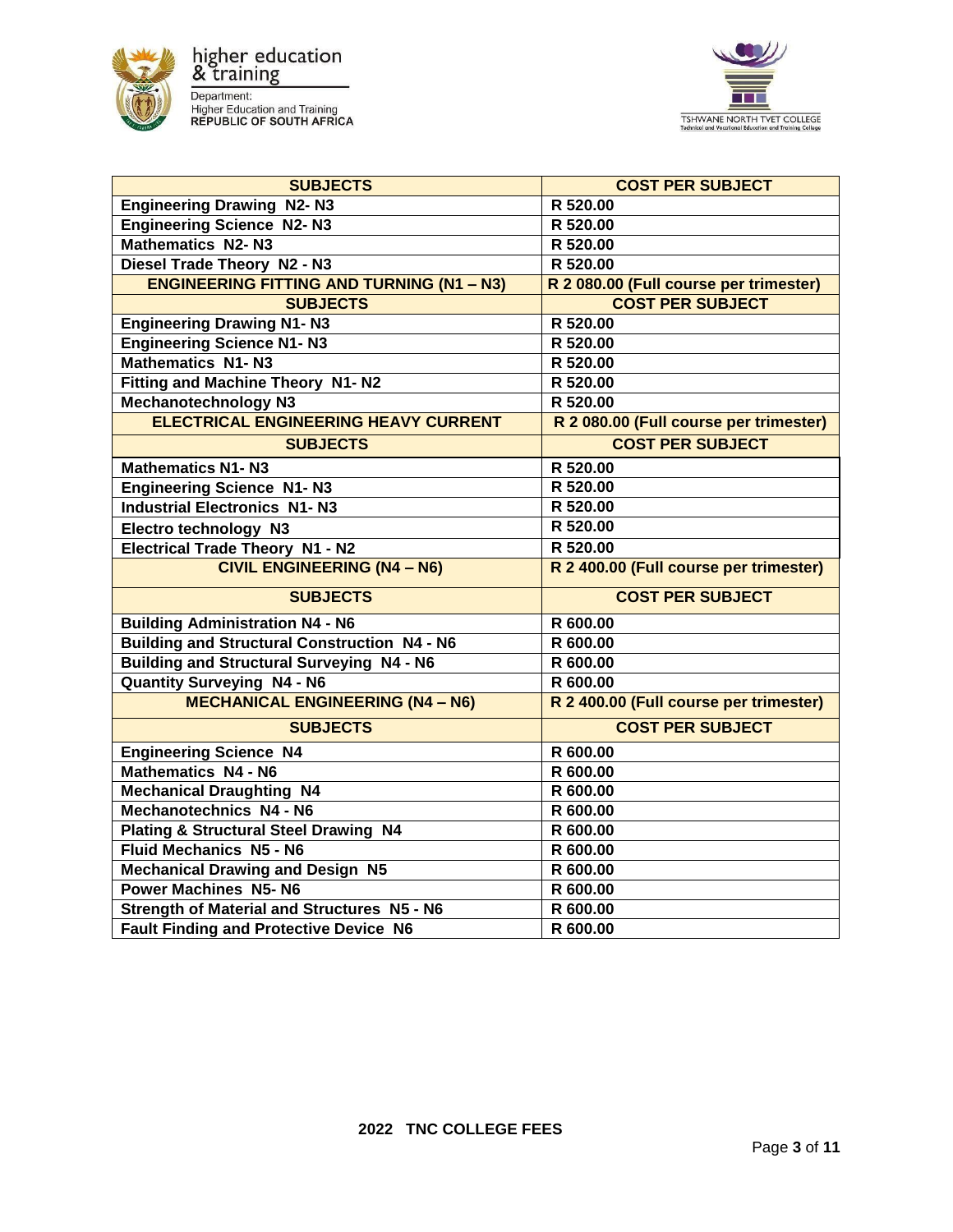



| <b>ELECTRICAL ENGINEERING (N4 - N6)</b> | R 2 400.00 (Full course per trimester) |
|-----------------------------------------|----------------------------------------|
| <b>SUBJECTS</b>                         | <b>COST PER SUBJECT</b>                |
| <b>Electro-Technics N4 - N6</b>         | R 600.00                               |
| <b>Engineering Science N4</b>           | R 600.00                               |
| <b>Industrial Electronics N4 - N6</b>   | R 600.00                               |
| <b>Mathematics N4 - N6</b>              | R 600.00                               |
| <b>Control System N6</b>                | R 600.00                               |
| <b>Power Machines N5 - N6</b>           | R 600.00                               |
|                                         |                                        |

## **BUSINESS & UTILITY STUDIES**

## **TERMS & CONDITIONS:**

**These programme costs apply to:** 

1. Qualifying NSFAS beneficiaries funded by Government where the state covers 80% of fees and NSFAS pays the other 20%.

2. Students NOT Qualifying NSFAS but qualify to be funded by Government where the state covers 80% of fees and they pay the other 20%.

| <b>INTRODUCTORY CLOTHING PRODUCTION</b>            | R 4 000.00 (Full cost per semester) |
|----------------------------------------------------|-------------------------------------|
| <b>SUBJECTS</b>                                    | <b>COST PER SUBJECT</b>             |
| <b>Introductory Clothing Construction N4</b>       | R 1 470.00                          |
| <b>Introductory Factory Organisation N4</b>        | R<br>700.00                         |
| <b>Introductory Fashion Drawing N4</b>             | R 1 030.00                          |
| <b>Introductory Pattern Construction N4</b>        | 800.00<br>R                         |
| <b>CLOTHING PRODUCTION N4 - N6</b>                 | R 4 000.00 (Full cost per semester) |
| <b>SUBJECTS</b>                                    | <b>COST PER SUBJECT</b>             |
| <b>Clothing Construction N4, N5, N6</b>            | R 1 470.00                          |
| <b>Computer Practice N4</b>                        | 719.00<br>R                         |
| <b>Pattern Construction N4 - N6</b>                | 800.00<br>R                         |
| <b>Fashion Drawing N4 - N6</b>                     | R 1 030.00                          |
| <b>Entrepreneurship and Business Management</b>    | 700.00<br>R                         |
| <b>Introductory N4 - N5</b>                        |                                     |
| <b>INTRODUCTORY ART AND DESIGN</b>                 | R 4 955.00 (Full cost per semester) |
| <b>SUBJECTS</b>                                    | <b>COST PER SUBJECT</b>             |
| <b>Introductory Drawing N4</b>                     | R 1 240.00                          |
| <b>Introductory Graphic Interpretation N4</b>      | R 1 730.00                          |
| <b>Introductory Form and Colour Studies N4</b>     | R 1 285.00                          |
| <b>Introductory Space and Volume Studies N4</b>    | 700.00<br>R                         |
| <b>ART AND DESIGN N4 - N6</b>                      | R 4 955.00 (Full cost per semester) |
| <b>SUBJECTS</b>                                    | <b>COST PER SUBJECT</b>             |
| Drawing N4 - N6                                    | R 1 240.00                          |
| Painting N4 - N6                                   | R 1 285.00                          |
| History of Art N5 - N6                             | 865.00<br>R                         |
| <b>Entrepreneurship and Business Management N4</b> | 700.00<br>R                         |
| <b>Graphic Design N4 - N6</b>                      | R 1 730.00                          |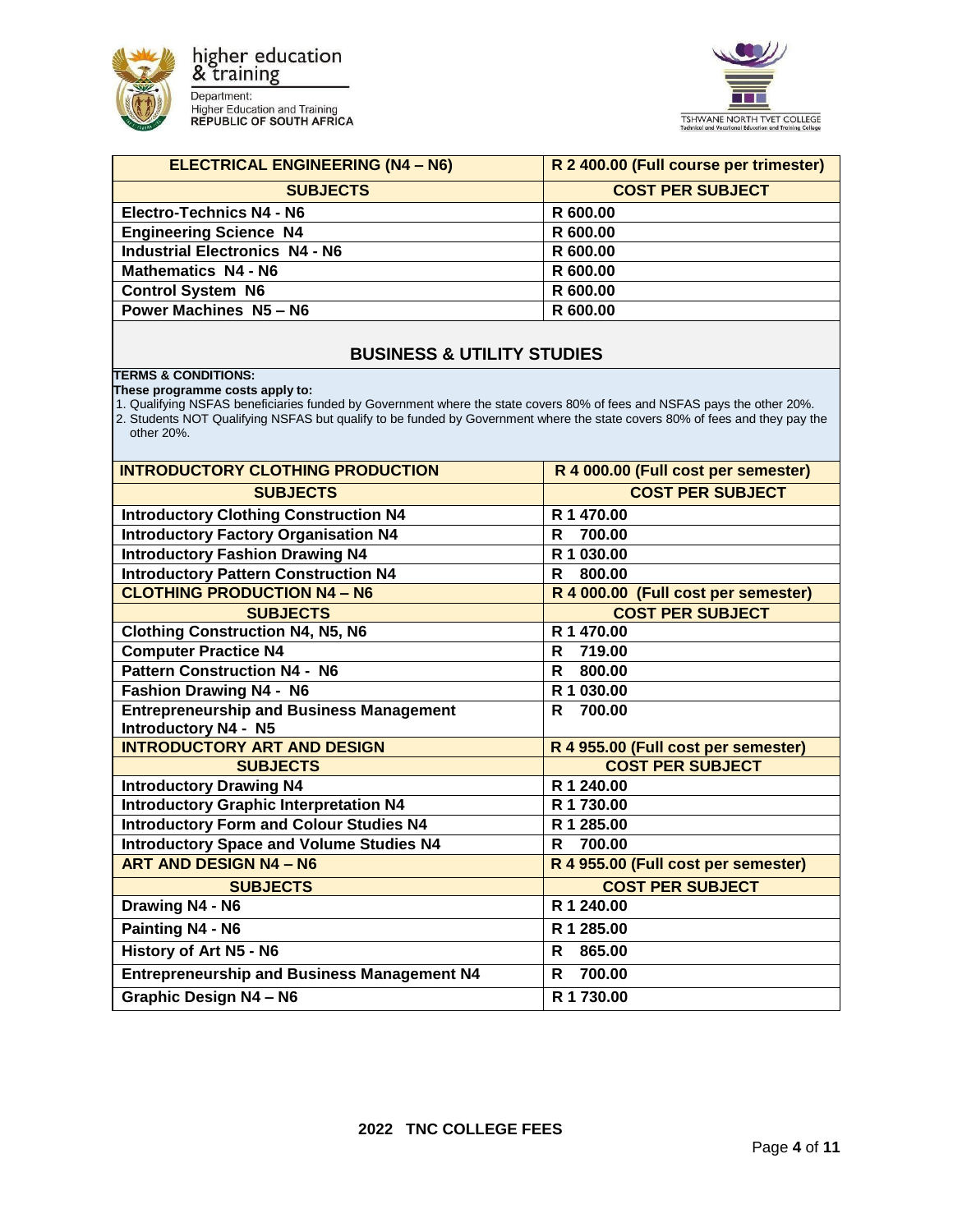



| <b>BUSINESS MANAGEMENT N4 - N6</b>                 | R 3 040.00 (Full cost per semester) |
|----------------------------------------------------|-------------------------------------|
| <b>SUBJECTS</b>                                    | <b>COST PER SUBJECT</b>             |
| Entrepreneurship and Business Management N4 - N6   | R 700.00                            |
| <b>Computer Practice N4 - N6</b>                   | R 719.00                            |
| <b>Financial Accounting N4 - N6</b>                | R 700.00                            |
| <b>Sales Management N5 - N6</b>                    | R 700.00                            |
| <b>Management Communication N4</b>                 | R 700.00                            |
| <b>FINANCIAL MANAGEMENT N4 - N6</b>                | R 3 040.00 (Full cost per semester) |
| <b>SUBJECTS</b>                                    | <b>COST PER SUBJECT</b>             |
| Entrepreneurship and Business Management N4 - N5   | R 700.00                            |
| <b>Financial Accounting N4 - N6</b>                | R 700.00                            |
| <b>Cost &amp; Management Accounting N5 - N6</b>    | R 700.00                            |
| <b>Computerised Financial Systems N4 - N6</b>      | R 719.00                            |
| <b>Management Communication N4</b>                 | R 700.00                            |
| <b>Income Tax N6</b>                               | R 700.00                            |
| <b>HOSPITALITY MANAGEMENT N4</b>                   | R 6 920.00 (Full cost per semester) |
| <b>HOSPITALITY MANAGEMENT N5</b>                   | R 5 820.00 (Full cost per semester) |
| <b>HOSPITALITY MANAGEMENT N6</b>                   | R 6 900.00 (Full cost per semester) |
| <b>SUBJECTS</b>                                    | <b>COST PER SUBJECT</b>             |
| Catering Theory & Practical N4 - N6                | R 3 591.00                          |
| <b>Nutrition &amp; Menu Plan N4</b>                | 945.00<br>R                         |
| <b>Safety &amp; Sanitation N4</b>                  | 945.00<br>R                         |
| <b>Applied Management N4 - N6</b>                  | 945.00<br>R                         |
| <b>Entrepreneurship and Business Management N4</b> | 700.00<br>R                         |
| <b>Food &amp; Beverage Services N5</b>             | 825.00<br>R                         |
| <b>Communication &amp; Human Relations N6</b>      | R<br>869.00                         |
| <b>Computer Practice N4</b>                        | 71900<br>R                          |
| <b>MANAGEMENT ASSISTANT N4 - N6</b>                | R 3 280.00 (Full cost per semester) |
| <b>SUBJECTS</b>                                    | <b>COST PER SUBJECT</b>             |
| <b>Office Practice N4 - N6</b>                     | 700.00<br>R.                        |
| <b>Information Processing N4 - N6</b>              | 719.00<br>R                         |
| <b>Communication N4 - N6</b>                       | 700.00<br>R                         |
| <b>Computer Practice N4 - N6</b>                   | $\mathsf{R}$<br>719.00              |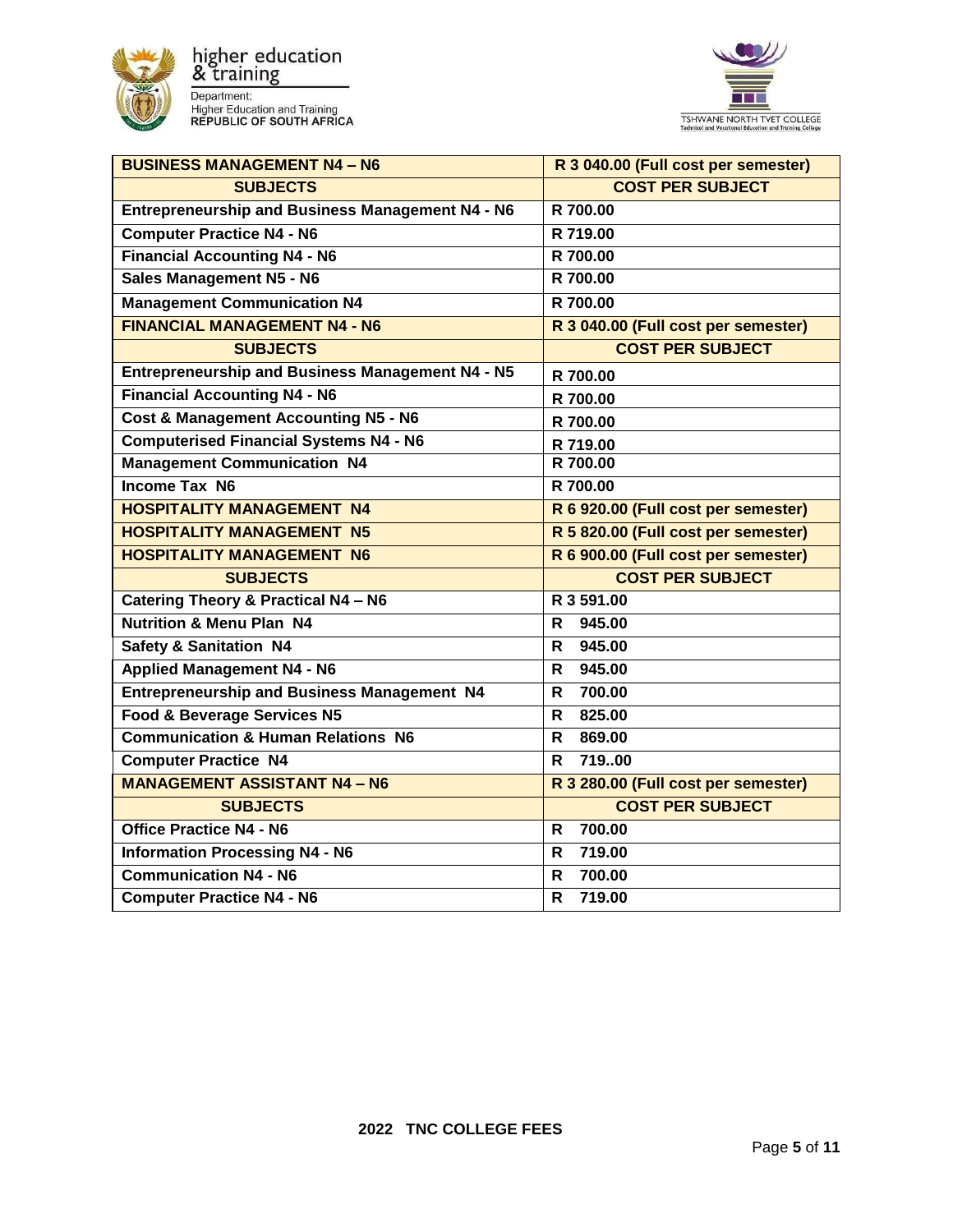



| <b>LEGAL SECRETARY N4 - N6</b>                     | R 3 280.00 (Full cost per semester) |
|----------------------------------------------------|-------------------------------------|
| <b>LEGAL SECRETARY N5</b>                          | R 3 040.00 (Full cost per semester) |
| <b>SUBJECTS</b>                                    | <b>COST PER SUBJECT</b>             |
| <b>Office Practice N5</b>                          | R 700.00                            |
| <b>Information Processing N4 - N6</b>              | R 719.00                            |
| <b>Communication N4 - N6</b>                       | R 700.00                            |
| <b>Computer Practice N4 - N6</b>                   | R 719.00                            |
| <b>Legal Practice N4 - N6</b>                      | R 700.00                            |
| <b>PUBLIC MANAGEMENT N4 - N6</b>                   | R 3 040.00 (Full cost per semester) |
| <b>SUBJECTS</b>                                    | <b>COST PER SUBJECT</b>             |
| <b>Public Administration N4 - N6</b>               | R 700.00                            |
| <b>Management Communication N4</b>                 | R 700.00                            |
| <b>Public Finance N5 - N6</b>                      | R 700.00                            |
| <b>Municipal Administration N5 - N6</b>            | R 700.00                            |
| <b>Computer Practice N4 - N5</b>                   | R 719.00                            |
| <b>Entrepreneurship and Business Management N4</b> | R 700.00                            |
| <b>Public Law N6</b>                               | R 719.00                            |
| <b>PUBLIC RELATIONS N4 - N6</b>                    | R 3 280.00 (Full cost per semester) |
| <b>PUBLIC RELATIONS N5</b>                         | R 3 040.00 (Full cost per semester) |
| <b>SUBJECTS</b>                                    | <b>COST PER SUBJECT</b>             |
| <b>Office Practice N4 - N5</b>                     | R 700.00                            |
| <b>Information Processing N4 - N6</b>              | R 719.00                            |
| <b>Communication N4- N6</b>                        | R 700.00                            |
| <b>Computer Practice N4 - N5</b>                   | R 719.00                            |
| <b>Public Relations N5 - N6</b>                    | R 700.00                            |
| <b>TOURISM N4</b>                                  | R 6 486.00 (Full cost per semester) |
| <b>TOURISM N5 - N6</b>                             | R 5 546.00 (Full cost per semester) |
| <b>SUBJECTS</b>                                    |                                     |
| <b>Travel Services N4 - N6</b>                     | R 1 539.00                          |
| <b>Travel Office Procedures N4 - N6</b>            | R<br>802.00                         |
| <b>Tourist Destinations N4 - N6</b>                | R 2 403.00                          |
| <b>Tourism Communication N4 - N5</b>               | 802.00<br>R.                        |
| <b>Hotel Reception N6</b>                          | 802.00<br>R.                        |
| <b>Computer Practice N4 (additional)</b>           | 719.00<br>R.                        |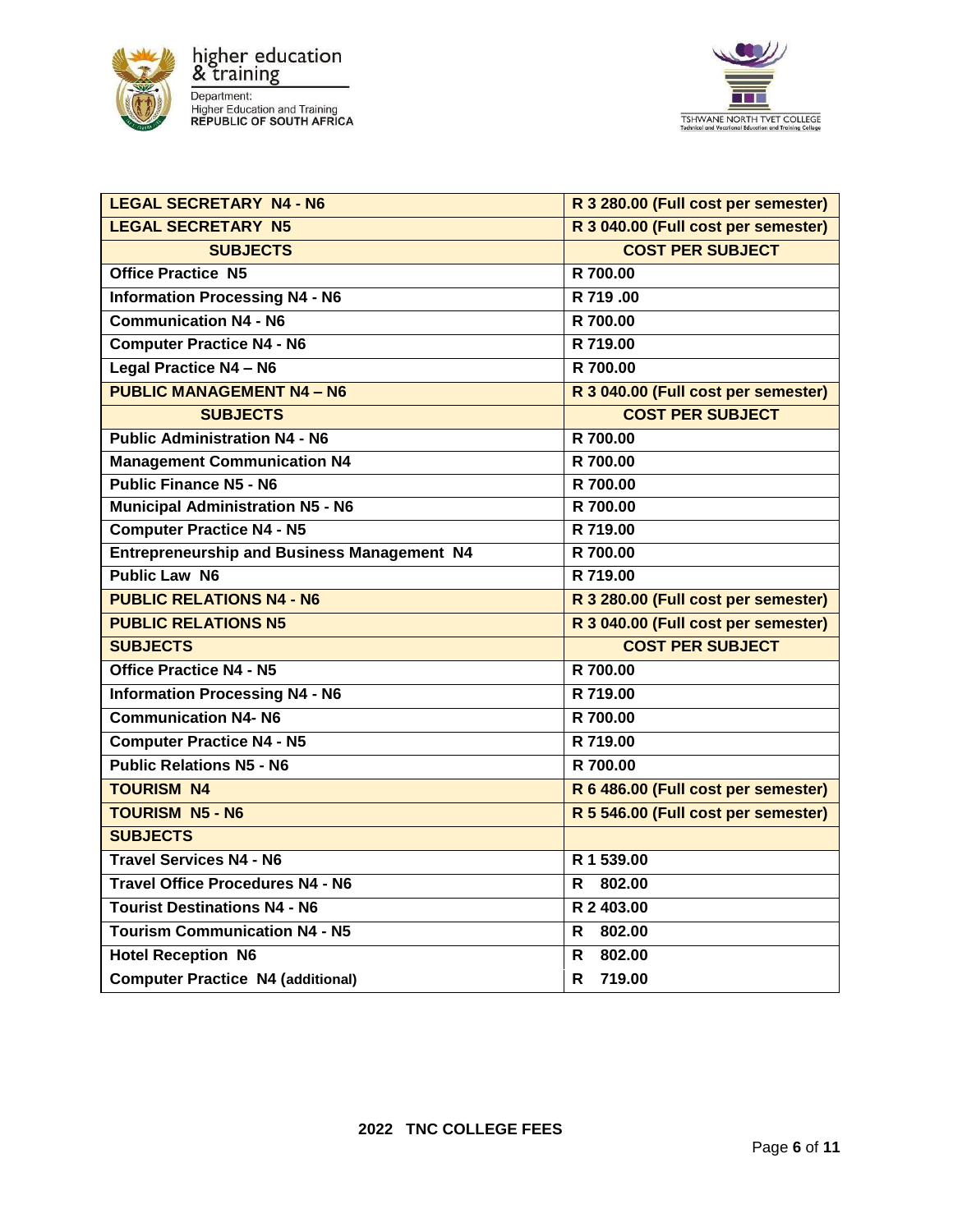



| NB. QUALIFYING STUDENTS ENROLLED FOR PLP WILL RECEIVE 100% FUNDING FROM GOVERNMENT                                                                                                                                                                                   |                                   |  |
|----------------------------------------------------------------------------------------------------------------------------------------------------------------------------------------------------------------------------------------------------------------------|-----------------------------------|--|
| PRE - VOCATIONAL LEARNING PROGRAMME (PLP)                                                                                                                                                                                                                            |                                   |  |
|                                                                                                                                                                                                                                                                      | R 21 33600 (Full cost per year)   |  |
| <b>SUBJECTS</b>                                                                                                                                                                                                                                                      | <b>COST PER SUBJECT</b>           |  |
| <b>Foundational English</b>                                                                                                                                                                                                                                          | R 5 334.00                        |  |
| <b>Foundational Mathematics</b>                                                                                                                                                                                                                                      | R 5 334.00                        |  |
| <b>Foundational Science</b>                                                                                                                                                                                                                                          | R 5 334.00                        |  |
| <b>Foundational Life Skills &amp; Technology</b>                                                                                                                                                                                                                     | R 5 334.00                        |  |
| NATIONAL CERTIFICATE VOCATIONAL (NC(V))<br>BUSINESS, UTILITY AND ENGINEERING STUDIES PER SUBJECT AND PER LEVEL                                                                                                                                                       |                                   |  |
| <b>TERMS &amp; CONDITIONS:</b><br>These programme costs apply to:                                                                                                                                                                                                    |                                   |  |
| 1. Qualifying NSFAS beneficiaries funded by Government where the state covers 80% of fees and NSFAS pays the other 20%.<br>2. Students NOT Qualifying NSFAS but qualify to be funded by Government where the state covers 80% of fees and they pay the<br>other 20%. |                                   |  |
| <b>MANAGEMENT (L2 - L4)</b>                                                                                                                                                                                                                                          | R 11 816.00 (Full cost per annum) |  |
| <b>SUBJECTS</b>                                                                                                                                                                                                                                                      | <b>COST PER SUBJECT</b>           |  |
| Fundamental subjects (3 subjects)                                                                                                                                                                                                                                    | R 3 840.00                        |  |
| English L <sub>2</sub> - L <sub>4</sub>                                                                                                                                                                                                                              | R 1 280.00                        |  |
| Life Orientation L2-L4                                                                                                                                                                                                                                               | R 1 280.00                        |  |
| <b>Mathematics L2 - L4 OR</b>                                                                                                                                                                                                                                        | R 1 280.00                        |  |
| <b>Mathematical Literacy L2 - L4</b>                                                                                                                                                                                                                                 | R 1 280.00                        |  |
| Core subjects (4 subjects)                                                                                                                                                                                                                                           | R 7 976.00                        |  |
| <b>Management Practice L2 - L4</b>                                                                                                                                                                                                                                   | R 1 998.00                        |  |
| <b>Operations Management L2-L4</b>                                                                                                                                                                                                                                   | R 2 047.00                        |  |
| <b>Financial Management L2 - L4</b>                                                                                                                                                                                                                                  | R 1 933.00                        |  |
| <b>Entrepreneurship L2</b>                                                                                                                                                                                                                                           | R 1 998.00                        |  |
| <b>Project Management L3 &amp; L4</b>                                                                                                                                                                                                                                | R 1 998.00                        |  |
| <b>MARKETING (L2 - L4)</b>                                                                                                                                                                                                                                           | R 10 008.00 (Full cost per annum) |  |
| <b>SUBJECTS</b>                                                                                                                                                                                                                                                      | <b>COST PER SUBJECT</b>           |  |
| <b>Fundamental subjects (3 subjects)</b>                                                                                                                                                                                                                             | R 3 840.00                        |  |
| English L <sub>2</sub> - L <sub>4</sub>                                                                                                                                                                                                                              | R 1 280.00                        |  |
| <b>Life Orientation L2-L4</b>                                                                                                                                                                                                                                        | R 1 280.00                        |  |
| <b>Mathematics L2 - L4 OR</b>                                                                                                                                                                                                                                        | R 1 280.00                        |  |
| <b>Mathematical Literacy L2 - L4</b>                                                                                                                                                                                                                                 | R 1 280.00                        |  |
| Core subjects (4 subjects)                                                                                                                                                                                                                                           | R 6 168.00                        |  |
| <b>Advertising &amp; Promotions L2 - L4</b>                                                                                                                                                                                                                          | R 1 493.00                        |  |
| <b>Marketing Communication L2 - L4</b>                                                                                                                                                                                                                               | R 1 493.00                        |  |
| <b>Consumer Behaviour L2 - L3</b>                                                                                                                                                                                                                                    | R 1 689.00                        |  |
| <b>Marketing L2-L4</b>                                                                                                                                                                                                                                               | R 1 493.00                        |  |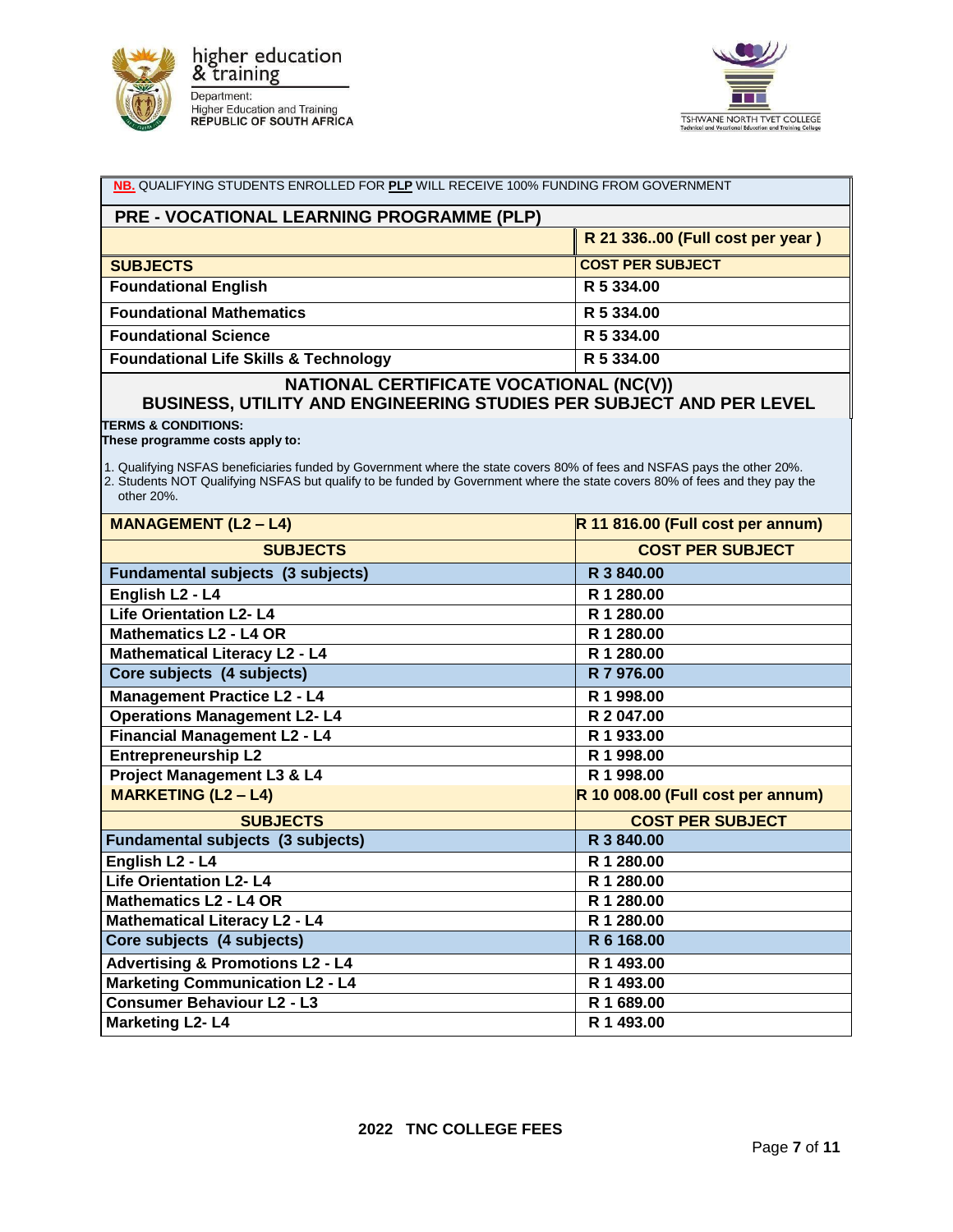



| IT AND COMPUTER SCIENCE (L2 - L4)                | R 15 443.00 (Full cost per annum) |
|--------------------------------------------------|-----------------------------------|
| <b>SUBJECTS</b>                                  | <b>COST PER SUBJECT</b>           |
| Fundamental subjects (3 subjects)                | 3 840.00<br>R                     |
| English L <sub>2</sub> - L <sub>4</sub>          | 1 280.00<br>R                     |
| <b>Life Orientation L2-L4</b>                    | $\frac{1}{1}$ 280.00<br>R         |
| <b>Mathematics L2 - L4 OR</b>                    | 1 280.00<br>R                     |
| <b>Mathematical Literacy L2 - L4</b>             | 1 280.00<br>R                     |
| Core subjects (4 subjects)                       | R 11 603.00                       |
| <b>Introduction to Information Systems L2</b>    | 3 202.00<br>R                     |
| <b>Electronics L2</b>                            | R 2802.00                         |
| <b>Introduction to Systems Development L2</b>    | R 3 207.00                        |
| <b>Contact Centre Operations L2 - L4</b>         | R 2 392.00                        |
| System and Analysis Design L3, L4                | R 3 202.00                        |
| <b>Computer Hardware and Software L3</b>         | R 2802.00                         |
| <b>Principle of Computer Programming L3</b>      | 3 207.00<br>R.                    |
| Data Communication and Networking L4             | 2 802.00<br>R                     |
| <b>Computer Programming L4</b>                   | 3 207.00<br>R                     |
| FINANCE, ECONOMICS AND ACCOUNTING (L2 - L4)      | R 11 284.00 (Full cost per annum) |
| <b>SUBJECTS</b>                                  | <b>COST PER SUBJECT</b>           |
| <b>Fundamental subjects (3 subjects)</b>         | 3 840.00<br>R.                    |
| English L <sub>2</sub> - L <sub>4</sub>          | 1 280.00<br>R                     |
| <b>Life Orientation L2 - L4</b>                  | $\frac{1}{1}$ 280.00<br>R.        |
| <b>Mathematics L2 - L4 OR</b>                    | R 1 280.00                        |
| <b>Mathematical Literacy L2 - L4</b>             | 1 280.00<br>R.                    |
| Core subjects (4 subjects)                       | 7 444.00<br>R                     |
| <b>Applied Accounting L2 - L4</b>                | 1799.00<br>R                      |
| <b>Financial Management L2 - L4</b>              | 1933.00<br>R                      |
| <b>Economic Environment L2 - L4</b>              | 1911.00<br>R                      |
| <b>New Venture Creation L2 - L4</b>              | 1 801.00<br>R                     |
| <b>OFFICE ADMINISTRATION (L2 - L4)</b>           | R 10 084.00 (Full cost per annum) |
| <b>SUBJECTS</b>                                  | <b>COST PER SUBJECT</b>           |
| Fundamental subjects (3 subjects)                | R 3840.00                         |
| English L <sub>2</sub> - L <sub>4</sub>          | R 1 280.00                        |
| Life Orientation L <sub>2</sub> - L <sub>4</sub> | R 1 280.00                        |
| <b>Mathematics L2 - L4 OR</b>                    | R 1 280.00                        |
| <b>Mathematical Literacy L2 - L4</b>             | R 1 280.00                        |
| Core subjects (4 subjects)                       | R 6 244.00                        |
| <b>Business Practice L2 - L4</b>                 | R 1 068.00                        |
| <b>Office Practice L2 - L4</b>                   | R 1452.00                         |
| <b>Office Data Processing L2 - L4</b>            | R 1925.00                         |
| <b>Applied Accounting L2 - L4 OR</b>             | R 1799.00                         |
| <b>New Venture Creation L2 - L4</b>              | R 1801.00                         |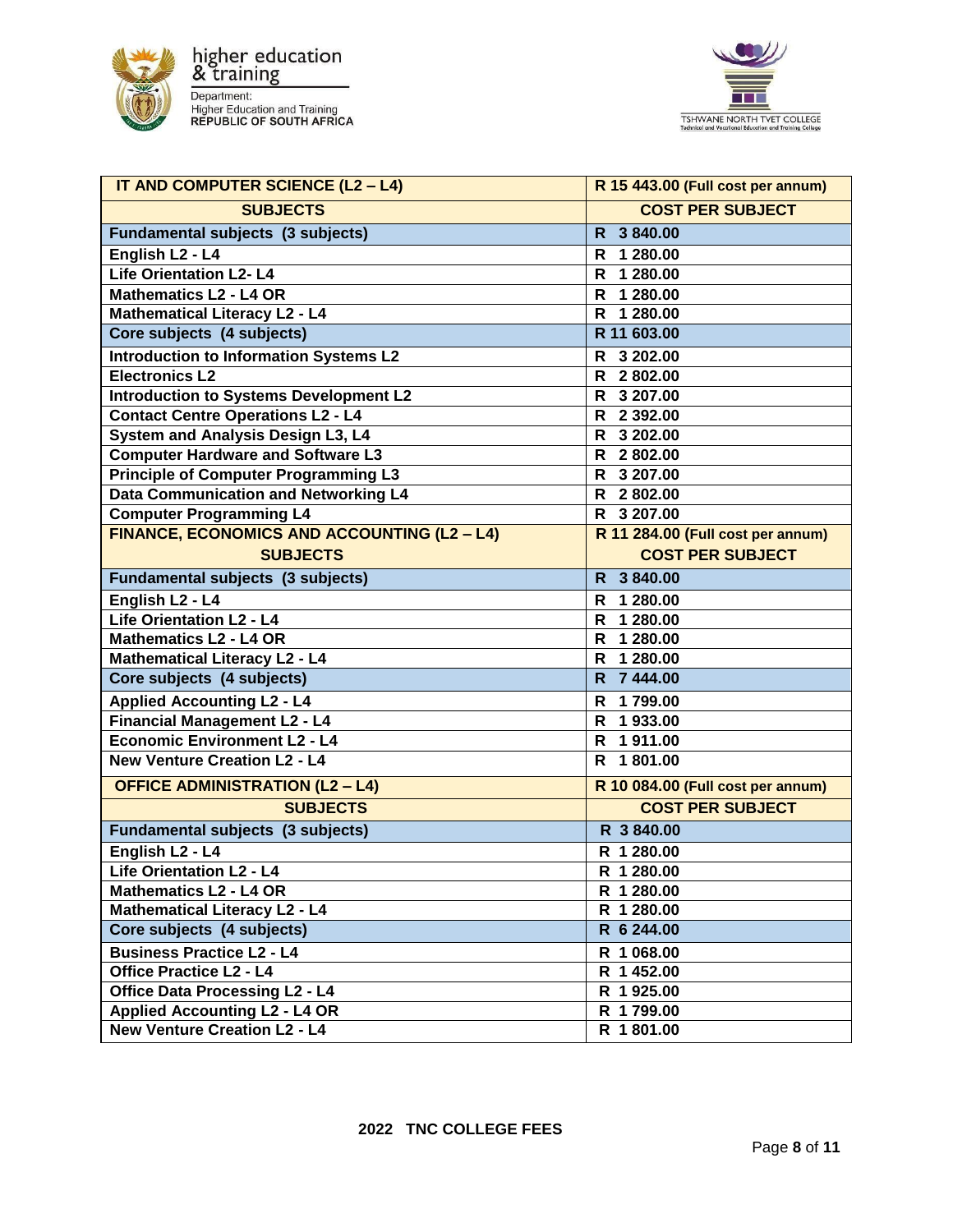



| <b>ELECTRICAL INFRASTRUCTURE CONSTRUCTION (L2-L4)</b> | R 15 531.00 (Full cost per annum) |
|-------------------------------------------------------|-----------------------------------|
| <b>SUBJECTS</b>                                       | <b>COST PER SUBJECT</b>           |
| <b>Fundamental subjects (3 subjects)</b>              | R 3840.00                         |
| English L <sub>2</sub> - L <sub>4</sub>               | R 1 280.00                        |
| <b>Life Orientation L2 - L4</b>                       | R 1 280.00                        |
| <b>Mathematics L2 - L4 OR</b>                         | R 1 280.00                        |
| <b>Mathematical Literacy L2 - L4</b>                  | R 1 280.00                        |
| Core subjects (4 subjects)                            | R 11 691.00                       |
| <b>Electrical Principles &amp; Practice L2 - L4</b>   | R 2948.00                         |
| <b>Workshop Practice L2</b>                           | R 2602.00                         |
| Electronic Control & Digital Electronics L2 - L4      | R 3 069.00                        |
| <b>Electrical Systems &amp; Construction L2 - L4</b>  | R 3 072.00                        |
| <b>CIVIL ENGINEERING CONSTRUCTION (L2 - L4)</b>       | R 15 736.00 (Full cost per annum) |
| <b>SUBJECTS</b>                                       | <b>COST PER SUBJECT</b>           |
| <b>Fundamental subjects (3 subjects)</b>              | R 3840.00                         |
| English L <sub>2</sub> - L <sub>4</sub>               | R 1 280.00                        |
| <b>Life Orientation L2 - L4</b>                       | R 1 280.00                        |
| <b>Mathematics L2 - L4 OR</b>                         | R 1 280.00                        |
| <b>Mathematical Literacy L2 - L4</b>                  | R 1 280.00                        |
| Core subjects (4 subjects)                            | R 11 896.00                       |
| <b>Construction Planning L2 - L4</b>                  | R 2 388.00                        |
| Materials L <sub>2</sub> - L <sub>4</sub>             | R 2700.00                         |
| <b>Concrete Structures L2 - L4 OR</b>                 | R 4 108.00                        |
| Plant & Equipment L2 - L3                             | R 2700.00                         |
| Masonry L2 - L4 OR                                    | R 4 108 00                        |
| Plumbing L <sub>2</sub> - L <sub>4</sub>              | R 4 108.00                        |
| <b>Carpentry &amp; Roof Work L2 OR</b>                | R 4 108.00                        |
| Carpentry & Roof Work L3 - L4 OR                      | R 4 108.00                        |
| <b>Construction Supervision L4</b>                    | R 2700.00                         |
| <b>ENGINEERING AND RELATED DESIGN (L2 - L4)</b>       | R 20 188.00 (Full cost per annum) |
| <b>SUBJECTS</b>                                       | <b>COST PER SUBJECT</b>           |
| Fundamental subjects (3 subjects)                     | R 3 840.00                        |
| English L <sub>2</sub> - L <sub>4</sub>               | R 1 280.00                        |
| Life Orientation L2 - L4                              | R 1 280.00                        |
| <b>Mathematics L2 - L4 OR</b>                         | R 1 280.00                        |
| <b>Mathematical Literacy L2 - L4</b>                  | R 1 280.00                        |
| Core subjects (4 subjects)                            | R 16 438.00                       |
| <b>Engineering Fundamentals L2</b>                    | R 4 087.00                        |
| <b>Engineering Technology L2</b>                      | R 4 087.00                        |
| <b>Engineering Systems L2</b>                         | R 4 087.00                        |
| Fitting & Turning L2 - L4 OR                          | R 4 087.00                        |
| Automotive Repair & Maintenance L2 - L4 OR            | R 4 087.00                        |
| <b>Engineering Fabrication L2 - L4</b>                | R 4 087.00                        |
| <b>Engineering Practise and Maintenance L3</b>        | R 4 087.00                        |
| <b>Engineering Graphics and Design L3</b>             | R 4 087.00                        |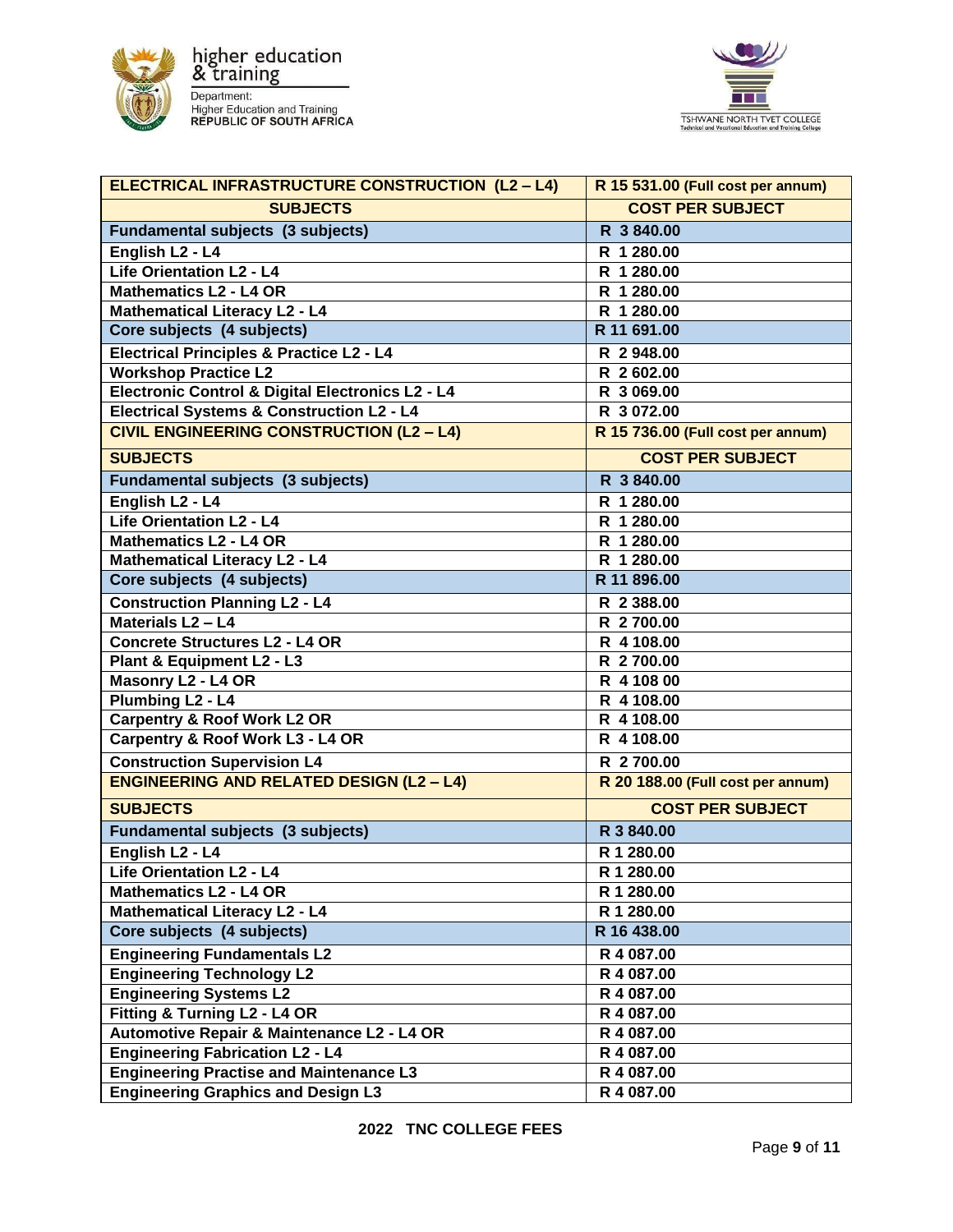



| <b>Material Technology L3</b>                            | R 4 087.00                        |
|----------------------------------------------------------|-----------------------------------|
| <b>Engineering Processes L4</b>                          | R 4 087.00                        |
| <b>Professional Engineering Technology L4</b>            | R 4 087.00                        |
| <b>Applied Engineering Technology L4</b>                 | R 4 087.00                        |
| <b>HOSPITALITY (L2-L4)</b>                               | R 19 099.00 (Full cost per annum) |
| <b>SUBJECTS</b>                                          | <b>COST PER SUBJECT</b>           |
| <b>Fundamental subjects (3 subjects)</b>                 | R 3 840.00                        |
| English L <sub>2</sub> - L <sub>4</sub>                  | R 1 280.00                        |
| <b>Life Orientation L2 - L4</b>                          | R 1 280.00                        |
| <b>Mathematics L2 - L4 OR</b>                            | R 1 280.00                        |
| <b>Mathematical Literacy L2 - L4</b>                     | R 1 280.00                        |
| Core subjects (4 subjects)                               | R 15 259.00                       |
| <b>Hospitality Generics L2 - L4</b>                      | R 3 526.00                        |
| <b>Food Preparation L2 - L4</b>                          | R 4 577.00                        |
| <b>Client Services &amp; Human Relations L2 - L4</b>     | R 2 606.00                        |
| <b>Hospitality Services L2 - L4</b>                      | R 4 550.00                        |
| <b>TOURISM (L2 - L4)</b>                                 | R 14 654.00 (Full cost per annum) |
| <b>SUBJECTS</b>                                          | <b>COST PER SUBJECT</b>           |
| <b>Fundamental subjects (3 subjects)</b>                 | R 3 840.00                        |
| English L <sub>2</sub> - L <sub>4</sub>                  | R 1 280.00                        |
| <b>Life Orientation L2 - L4</b>                          | R 1 280.00                        |
| <b>Mathematics L2 - L4 OR</b>                            | R 1 280.00                        |
| <b>Mathematical Literacy L2 - L4</b>                     | R 1 280.00                        |
| Core subjects (4 subjects)                               | R 10 814.00                       |
| <b>Science of Tourism L2 - L4</b>                        | R 2 460.00                        |
| <b>Client Services &amp; Human Relations L2-L4</b>       | R 2 606.00                        |
| <b>Sustainable Tourism in SA L2-L4</b>                   | R 3 142.00                        |
| <b>Tourism Operations L2-L4</b>                          | R 2 606.00                        |
| <b>SAFETY IN SOCIETY (L2 - L4)</b>                       | R 10 332.00 (Full cost per annum) |
| <b>SUBJECTS</b>                                          | <b>COST PER SUBJECT</b>           |
| <b>Fundamental subjects (3 subjects)</b>                 | R 3 840.00                        |
| English L <sub>2</sub> - L <sub>4</sub>                  | R 1 280.00                        |
| <b>Life Orientation L2-L4</b>                            | R 1 280.00                        |
| <b>Mathematics L2 - L4 OR</b>                            | R 1 280.00                        |
| <b>Mathematical Literacy L2 - L4</b>                     | R 1 280.00                        |
| Core subjects (4 subjects)                               | R 6 492.00                        |
| <b>Introduction to Governance L2</b>                     | R 1 557.00                        |
| <b>Introduction to Law L2</b>                            | R 1 557.00                        |
| <b>Principles of Criminal Justice L2</b>                 | R 1 676.00                        |
| <b>Introduction to Policing Practices/Criminology L2</b> | R 1 702.00                        |
| Governance L3 - L4                                       | R 1 557.00                        |
| <b>Criminal Law L3</b>                                   | R 1 557.00                        |
| <b>Criminal Justice Structures and Mandate L3</b>        | R 1 676.00                        |
| Theory of Policing Practises/ Criminology L3             | R 1 707.00                        |
| <b>Law Procedures and Evidence L4</b>                    | R 1 557.00                        |
| <b>Criminal Justice Process L4</b>                       | R 1 676.00                        |